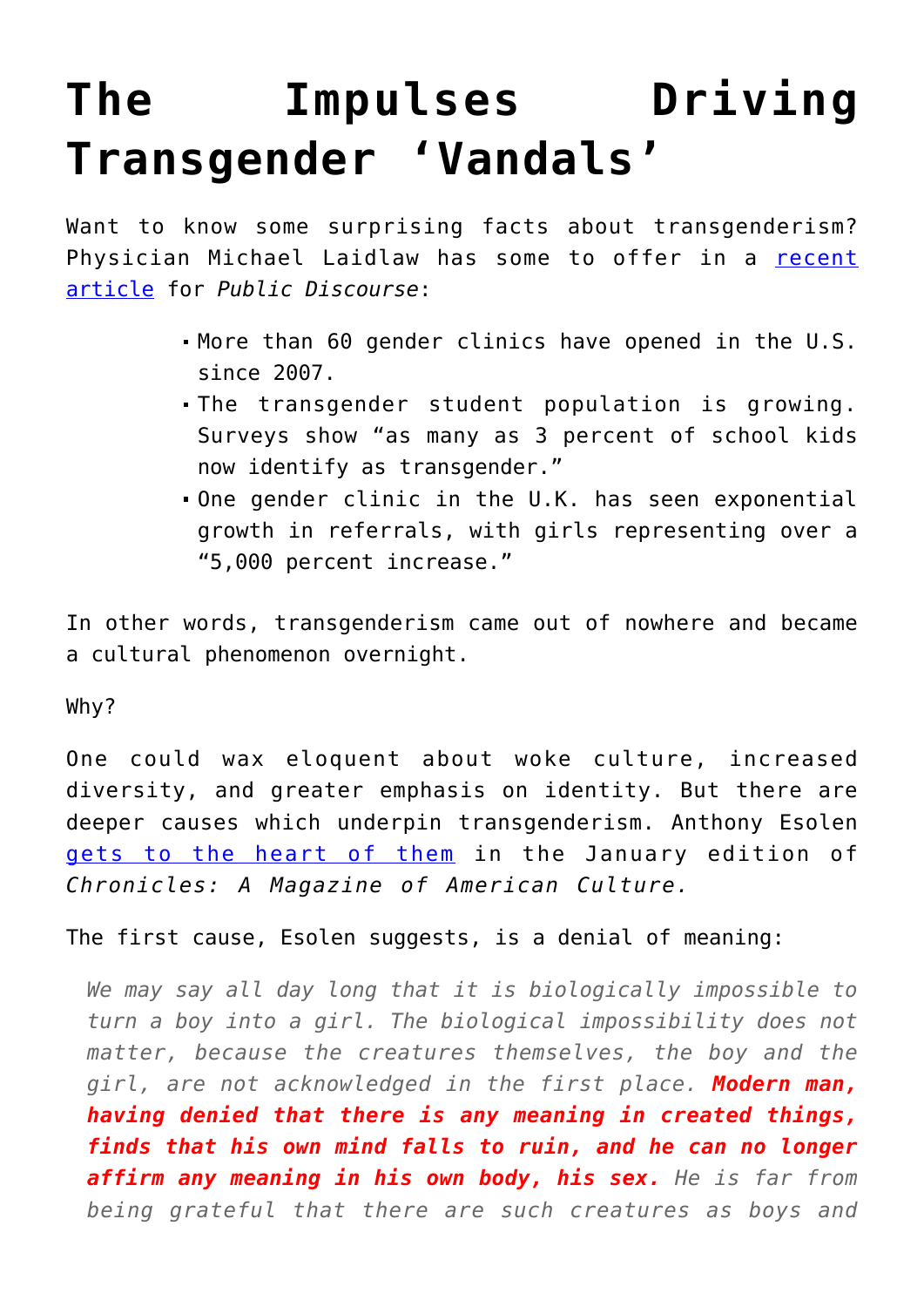*girls. He is made wary and snappish by reminders of that fact. (Emphasis added.)*

## The second cause might be termed a lack of imagination or creative power:

*Imagine gazing up at Michelangelo's 'Creation of Adam' and wanting to gussy up the colossal first man with lipstick. Vandals have nothing of their own, so they smudge and smear whatever they can lay their hands on. It gives them a thrill, one that lasts a moment or two, before boredom settles in again. (Emphasis added.)*

## Finally, boredom with life – and an attempt to erase that boredom through new thrills – lies at the heart of gender surgeries and transgenderism's popularity:

*The motive is not desire, but boredom, or hatred of the goodness of your own sex. It is not so much that the transgressor wants very much to belong to the other sex, as that he wants very much not to belong to his own. He says he is trapped in the 'wrong' body, and he suggests that he may do away with that body by violence if he is not granted the escape he wants. He does not accept his sex as a gift, but then, no one else does, either. It is a thing, to be used, like a tool, for procuring what you want. But since there is no aim beyond what the vagaries of desire and the imagination can arouse, he no sooner attains the desire than he finds himself restless again.*

In other words, transgenderism may be a startling new arrival on the societal scene, but it's rise has been a long time coming. It began when we convinced students they were just one of the herd, no different from any other animal that roams the earth, and certainly not accountable to a Higher Power. It likely escalated when we confined them in restrictive school